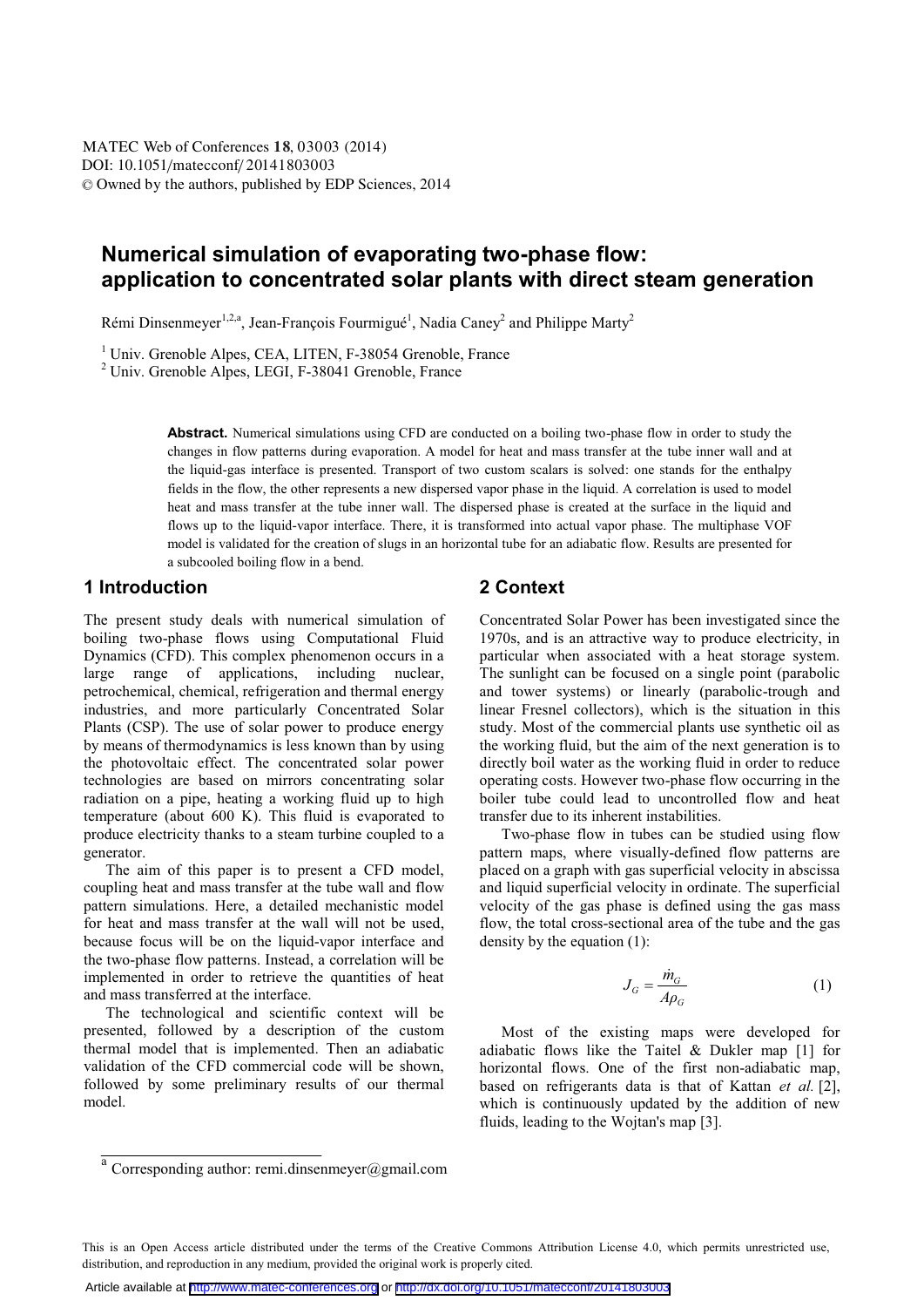Taitel & Dukler and Wojtan maps [1;3] are plotted in figure 1, along with nominal path of a CSP taken as a continuous evaporation in a single tube subjected to a constant heat flux. Those two maps are not really adapted to high pressure water-steam flow, but it can be seen that boundaries belong to the same orders of magnitude. At low steam quality (low steam superficial velocity) the flow is expected to be intermittent, with large vapor slugs moving along the tube. At a higher quality, the flow is supposed to be annular, with vapor flowing at a high velocity in the center of the tube and liquid flowing in an annulus or being stratified at the bottom of the tube.



**Figure 1.** Taitel&Dukler and Wojtan flow pattern maps [1;3], plotted with nominal path of a CSP

The aim of the present work is to simulate evaporating two-phase flows in tubes using CFD commercial code Ansys Fluent 14.5 and to compare the results to existing flow pattern maps. The intermittent adiabatic flow regime will be validated, and then a heat and mass transfer model will be developed and implemented.

# **3 Model presentation**

#### **3.1 Problem description**

A horizontal gas-liquid flow in a circular tube is modeled. Velocity inlet and pressure outlet boundary conditions are applied, combined to a constant heat flux imposed on the outer wall of the tube, heating the fluid up to saturation, leading to phase change.

#### **3.2 Basic transport equations**

The objective of the present model is to clearly detect the interface between liquid and vapor, in order to accurately predict the two-phase flow patterns.

In order to track the interface, and to save computational resources, the VOF multiphase model is used. A single set of conservation equations is solved in transient regime, for the mixture (*m*) of the two phases [4]:

$$
\frac{\partial \rho_m}{\partial t} + \nabla \cdot (\rho_m \mathbf{v}_m) = S_m \tag{2}
$$

$$
\frac{\partial(\rho_m \mathbf{v}_m)}{\partial t} + \nabla \cdot (\rho_m \mathbf{v}_m \mathbf{v}_m) =
$$
  
-  $\nabla p + \nabla \cdot [\mu_m (\nabla \mathbf{v}_m + \nabla \mathbf{v}'_m)] + \rho_m \mathbf{g}$  (3)

$$
\frac{\partial(\rho_m E_m)}{\partial t} + \nabla \cdot \left[ \mathbf{v}_m (\rho_m E_m + p) \right] = \nabla \cdot \left( k_{\text{eff}} \nabla T \right) + S_E \quad (4)
$$

In these equations,  $\rho$  is the density, **v** the velocity vector, *p* the pressure,  $\mu$  the dynamic viscosity, **g** the gravity acceleration, *E* the total energy, *k* the thermal conductivity and *T* the temperature. An additional transport equation of the volume fraction is solved for the vapor phase only  $(\alpha_v)$ :

$$
\frac{\partial \alpha_{\nu} \rho_{\nu}}{\partial t} + \nabla \cdot (\alpha_{\nu} \rho_{\nu} \mathbf{v}_{\nu}) = S_M \tag{5}
$$

The volume fraction  $\alpha$ <sup>*v*</sup> represents here the volumetric fraction of vapor in the total cell volume. The liquid phase volume fraction is computed using the following condition:

$$
\alpha_{v} + \alpha_{l} = 1 \tag{6}
$$

The surface tension at the interface is the result of a force balance between molecules of the two fluids. In the VOF model, the surface tension is modeled by adding a momentum source term to the momentum equation, in the cells that contain the liquid-vapor interface. The interface is captured using the Geo-reconstruct scheme, which represents the interface using a piecewise-linear approach. The turbulence is taken into account using a RNG k-ε model.

#### **3.3 Custom model presentation**

Along with the basic VOF model, a custom model is implemented using User-Defined Functions (UDF). It consists in different modules playing a role at all the stages of the numerical resolution.

#### *3.3.1 New scalars*

In the case of phase change, the enthalpy field is not well solved by the solver, because the latent heat of phase change is not taken into account. To fix this problem, a custom User-Defined Scalar (UDS) is set-up and solved by the solver at the end of the iterative process. It stands for the enthalpy of the mixture  $h_m$ , and is defined as:

$$
\frac{\partial(\rho_m h_m)}{\partial t} + \nabla \cdot (\rho_m \mathbf{v}_m h_m) = \nabla \cdot \left(\frac{k_m}{C_{P,m}} \nabla h_m\right) + S_h \quad (7)
$$

The fluid temperature is then calculated from the enthalpy field. It should be noted that for a mixture-like model, the enthalpy of the mixture increases continuously with the addition of energy to the system.

In order not to compute each vapor bubble created at the wall, a virtual third phase is defined, called "dispersed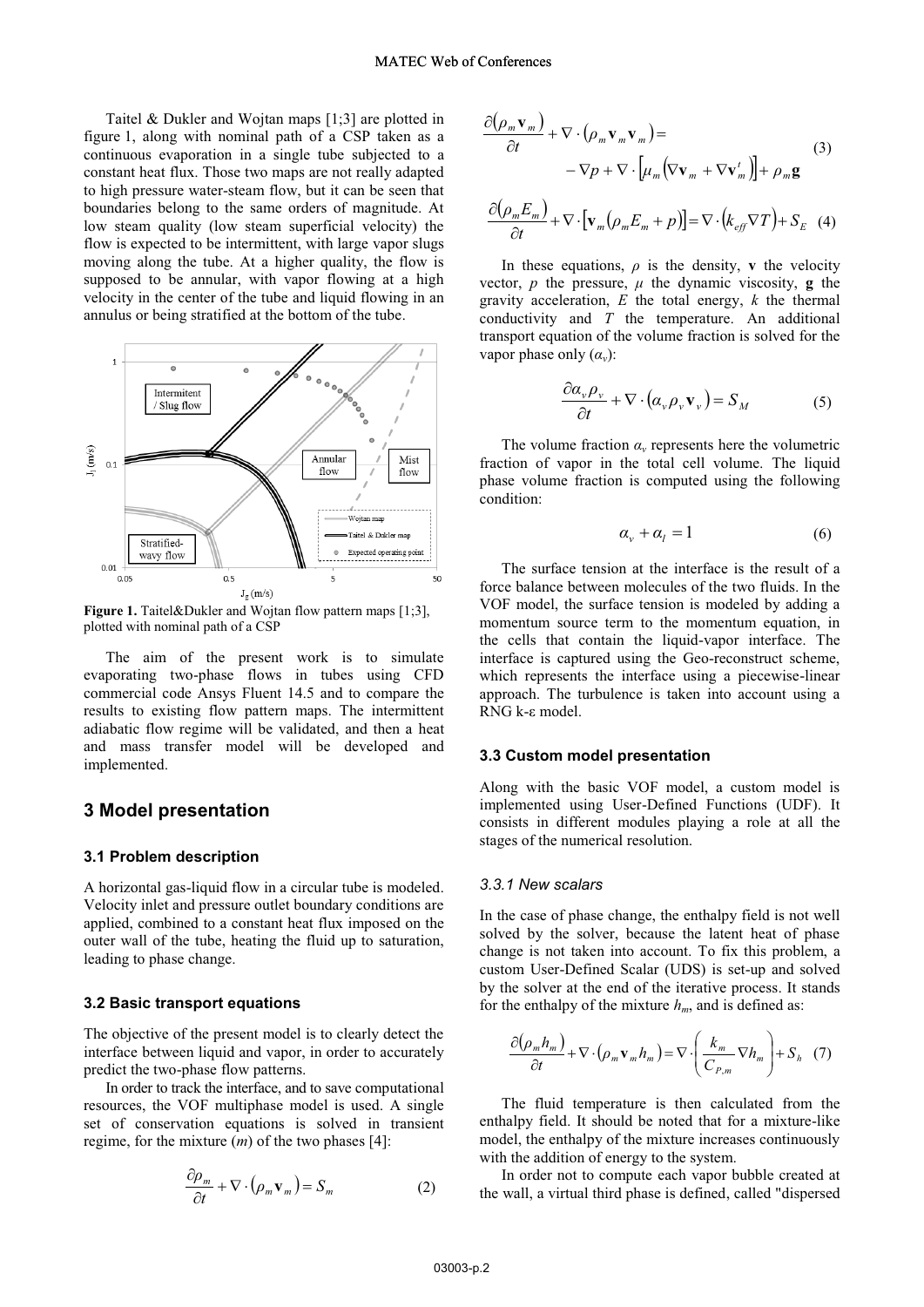vapor phase" (figure 2). It is represented as a volume fraction of dispersed vapor in each liquid cell, written *αd*, leaving the wall where nucleation takes place, up to the liquid-vapor interface which is calculated by the VOF model.



**Figure 2.** Problem definition

This volume fraction is transported by a conservation equation using another UDS, the following way:

$$
\frac{\partial}{\partial t} \left( \alpha_d \rho_v \right) + \nabla \cdot \left( \alpha_d \rho_v \mathbf{v}_d \right) = S_d \tag{8}
$$

 $S_d$  is a volumetric source term including all the creation and suppression terms of the dispersed vapor. The velocity of this phase is the addition of a relative velocity to the mixture velocity computed by the VOF model [5]:

$$
\mathbf{v}_d = \mathbf{v}_m + \mathbf{v}_{rel} \left( 1 - \alpha_d \frac{\rho_v}{\rho_m} \right) \tag{9}
$$

The relative velocity is computed at the beginning of each iteration by a simple force equilibrium on a bubble [6]. The basic frame of the transport of a scalar *φ* using UDS in Fluent is the following:

$$
\frac{\partial}{\partial t}(\varphi \rho_m) + \nabla \cdot (\varphi \rho_m \mathbf{v}_m) = S_{\varphi}
$$
 (10)

In order to adapt equation  $(8)$  to equation  $(10)$ , a new

variable *m v ρ*  $\varphi' = \alpha \frac{\rho_{\nu}}{\rho}$  is built and the advective flux term

of equation (10) is customized by a UDF. The dispersed phase transport has been validated by a comparison with the multiphase mixture model with slip velocity already implemented in Ansys Fluent.

#### *3.3.2 Heat transfer at the wall*

In order to take into account the creation of vapor due to evaporation at the tube inner wall, a coupled calculation is conducted at the wall: the heat transfer coefficient and source terms of the two UDS are computed simultaneously at the beginning of each iteration.

Firstly, the heat transferred by the surface boiling is computed at the beginning using the well-known Rohsenow correlation:

$$
q_b = \mu_l h_{lv} A_s \left[ \frac{g(\rho_l - \rho_v)}{\sigma} \right]^{\frac{1}{2}} \left[ \frac{C_{pl}}{0.008 h_{lv} \Pr_l} \right]^3 (T_w - T_{sat})^3 (11)
$$

where  $q_b$  is the transferred heat,  $\mu_l$  is the liquid viscosity,  $C_{pl}$  is the liquid specific heat capacity,  $h_{lv}$  is the latent heat,  $A<sub>S</sub>$  is the surface on which the flux is calculated,  $Pr<sub>l</sub>$ is the liquid Prandtl number,  $\rho$  is the density,  $T_w$  and  $T_{sat}$ are respectively the wall and the saturation temperatures,  $\sigma$  is the surface tension and *g* is the gravity acceleration. This correlation gives the transferred heat as a function of fluid properties and wall superheat. It has been chosen a semi-empirical approach rather than a mechanistic partitioning approach in order to reduce computational costs and to avoid closure models.

From equation (11), a heat transfer coefficient is then computed, and applied at the tube inner wall. The heat flux transmitted to the fluid is introduced as a volumetric source term in the custom enthalpy transport equation (7). A volumetric mass source term is introduced into the "dispersed vapor" volume fraction equation (8). It can be calculated in term of mass flux by dividing the transferred heat by the latent heat of vaporization of the fluid:

$$
S_{d,wall} = \frac{q_b}{h_{lv}}\tag{12}
$$

The created "dispersed vapor" is then transported up to the liquid-vapor interface, and has to be transformed into VOF vapor phase.

#### *3.3.3 Liquid-vapor interface*

The mass transfer takes place at the interface, transforming liquid into vapor while deleting "dispersed vapor" phase. Two steps are needed: first, the interface has to be detected, and the source terms are calculated.

The interface is defined by two cells: one having a vapor volume fraction below 1% (donor), adjacent to one with volume fraction above 1% (acceptor). In figure 3, some cells on the interface are represented assuming a planar problem. Vapor cells are represented in white and liquid cells in grey. The source terms are represented in the cells, the arrows showing the fluxes trough the faces. A donor (cell number 4 for example) has a sink term, distributed to the acceptors (cells number 1,3 and 7) which have a source term.



**Figure 3.** Interface description

A first loop is made on every cell of the fluid domain to detect which cells are near the interface and how many neighbors they have. A second loop computes the source terms according to the previous information. All the "dispersed vapor" is taken from the donor cell (sink term in equation (8)), and the vapor is distributed into the acceptor cells (source term in equation (5)).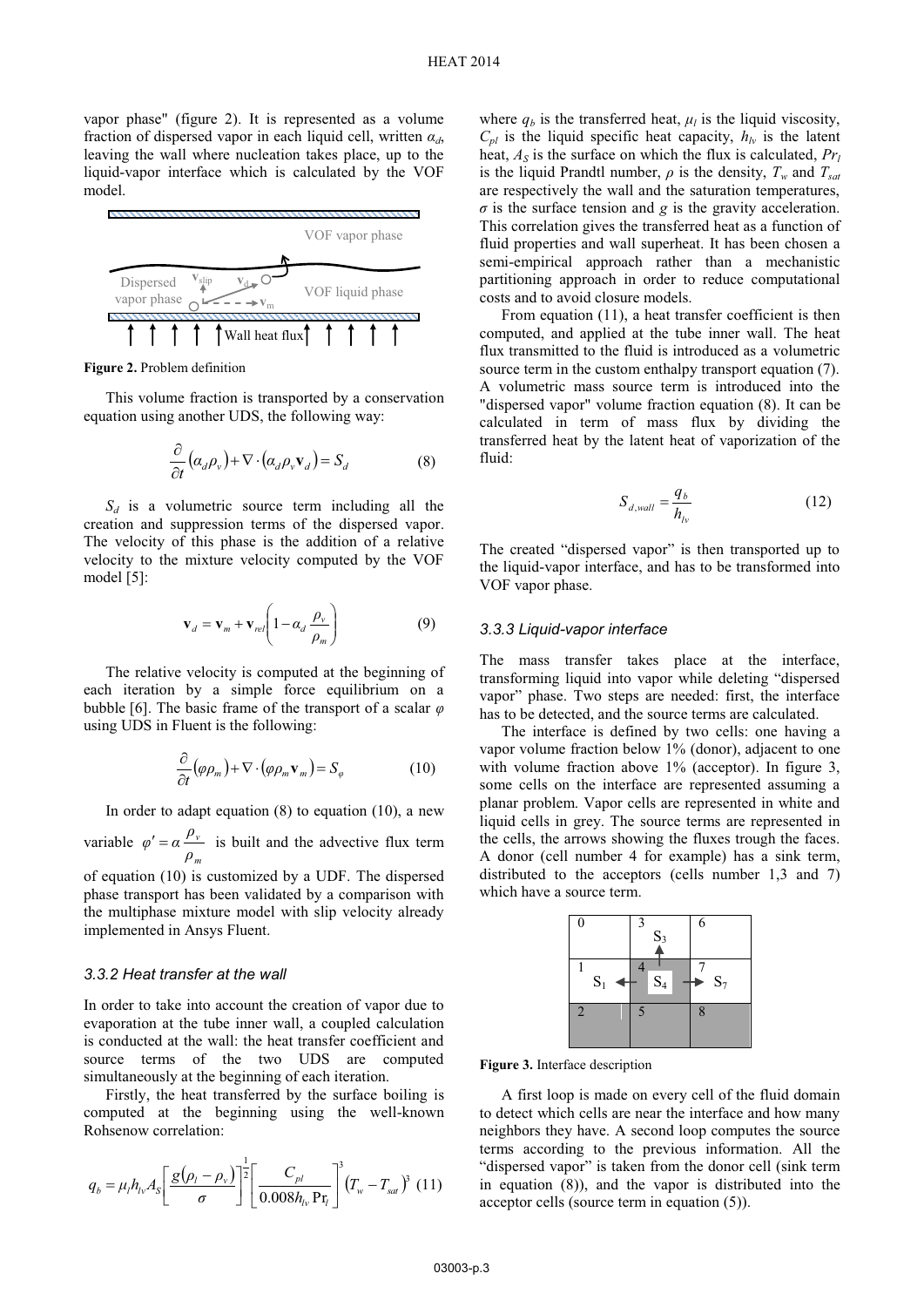#### *3.3.4 Subcooled case*

The model presented above works well in the case of an existing VOF interface, which is not the case when subcooled liquid enters the domain. In this case, instead of using a nucleation site on the tube wall to create a VOF vapor bubble, dispersed vapor is converted into actual VOF vapor when it is concentrated in a region. It reflects dispersed bubbles coalescence, and transition from dispersed phase to separated phases.

#### *3.3.5 Source terms balance*

Due to the number of interphase terms used in the model, custom mass and energy equilibrium are verified at each time step, including the new scalars equations. Cells and faces loops are run at the end of each time step in order to verify the balance between the different source terms in the system.

# **4 Adiabatic validation**

#### **4.1 Stability analysis**

Although two-phase slug flows were extensively studied experimentally, their complexity and the computational costs made that only few studies were conducted to simulate 3D slug flows in horizontal tubes, and even fewer have compared it to experimental data [7-9].

It can be shown using an instability analysis based on the Kelvin-Helmholtz theory [1], that waves are formed when the velocity difference between liquid and vapor exceeds a calculated value.

Kelvin-Helmholtz theory is based on a stability analysis of an interface between two fluids (liquid and vapor for example). To simplify the problem, a linear, inviscid and incompressible analysis will be conducted on an infinitesimal perturbation of the interface [10]. It consists in solving a force balance (see figure 4) for the wave velocity  $[1;10;11]$ .



**Figure 4.** Forces acting on a wave at the gas-liquid interface

The forces acting are gravity, surface tension and inertia. The last tends to increase the wave amplitude due to vapor acceleration lowering the pressure above it, while the two others stabilize it. A perturbation flowing at the surface of the liquid in the *z* direction can be descripted by a wave equation:

$$
\eta = a \exp[i\kappa(z - ct)] = a \exp[\kappa r_t] \exp[i\kappa(z - c_R t)] \tag{13}
$$

where  $c$  is the complex velocity:

$$
c = c_R + ic_I \tag{14}
$$

The amplitude of the wave varies in time with the rate  $\exp[\kappa r_I t]$ , so it grows or lowers depending on the sign of the complex part of the velocity. After some simplifications [11], it can be shown that an instability grows if the following relation between the difference in velocities and the height of the liquid in the tube is satisfied:

$$
v_g - v_l > \frac{\left(\rho_l - \rho_g\right) g A_g}{\rho_g D \sqrt{1 - \left(\frac{2h_l}{D} - 1\right)^2}}
$$
(15)

In figure 5 is depicted with a dark grey line the value of this limit as a function of the liquid fraction in the tube. It has been numerically verified that below a liquid fraction of 50%, the flow is stratified as predicted by Taitel and Dukler [1]. This is due to the fact that in this case the vapor acceleration is no longer sufficient to grow a perturbation.



**Figure 5.** Stability limit and comparison with working points.

Different working points are studied in a 10 meterlong circular horizontal tube of 0.054 meter intern diameter by varying superficial velocities of liquid and vapor while keeping a constant void fraction of 50% at the inlet. The difference in velocities and the liquid fraction are monitored at different distances from the inlet and plotted along with the stability limit (equation (15)). As the axial distance increases, the points keep away from the inlet conditions and reach an equilibrium around the calculated stability limit due to a force balance at the interface and mass flow conservation. The majority of them stay below the stability limit, but when a point goes over the limit, a wave is observed as seen in figure 6.



**Figure 6.** Numerically obtained interface evolution at a distance of 3 meters from the inlet, as a function of time.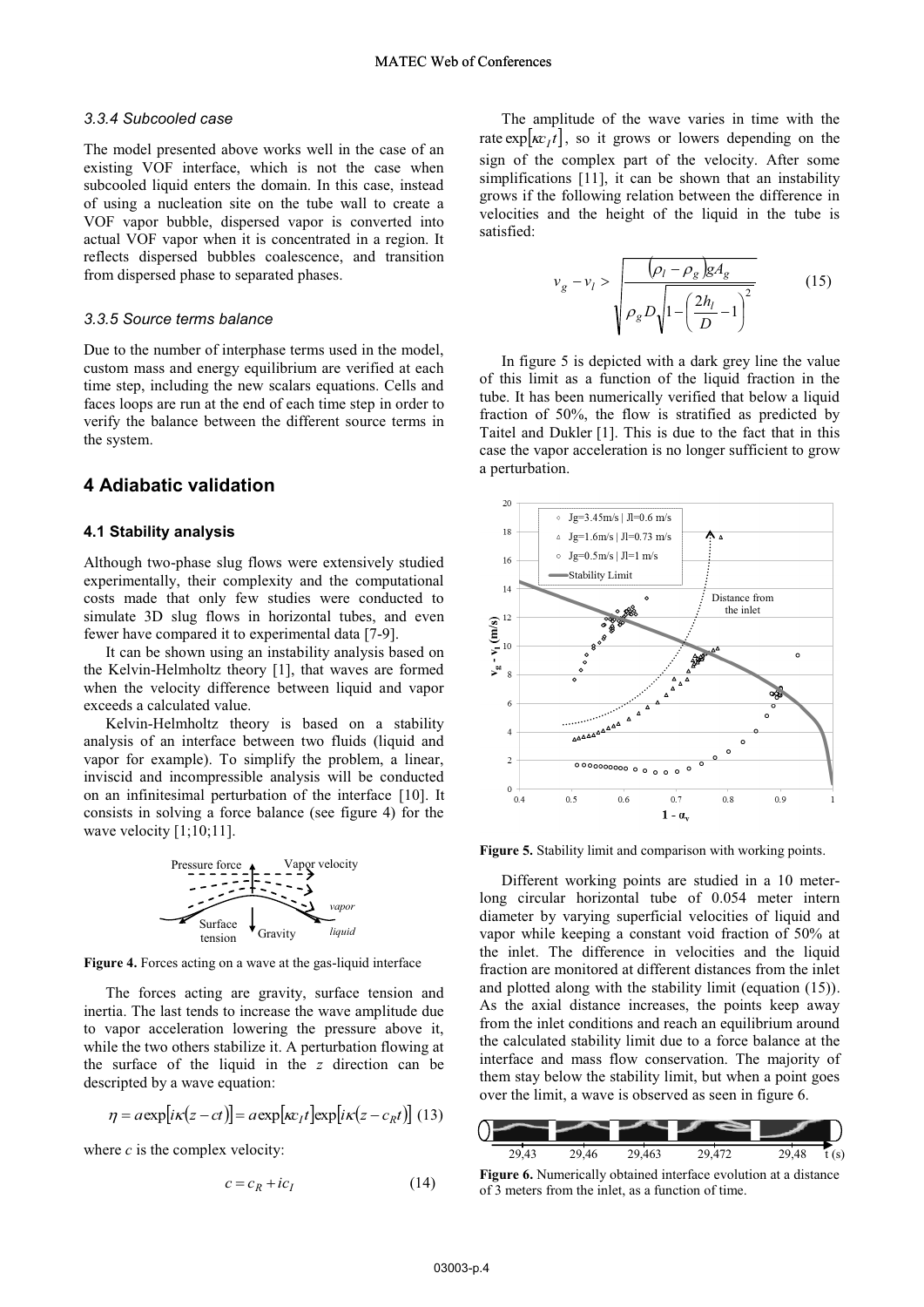Stability limits are therefore well simulated by the code as verified with a Kelvin-Helmholtz analysis. Waves and then slugs are created and amplified by hydrodynamic instabilities without imposing any oscillating boundary condition at the inlet.

#### **4.2 Frequency validation**

In order to validate quantitatively the formation of waves growing into slugs, simulations are compared with data from the literature [12]. Their experimental installation is a 37 meter-long tube, with an internal diameter of 0.078 meter. A two-phase flow of air and water at atmospheric pressure with different superficial velocities at the inlet results in slugs into the tube. The two inlets are perpendicular to the main axis and separated by a blade. Slug frequency measurements are made at different positions from the inlet.

Numerical simulations were conducted with 3D VOF model under the geometrical and boundary conditions of the literature [12], during a physical time of 60 seconds. In order to save computational resources, half the domain was simulated. The computational mesh is composed of 450 000 cells and 150 for a cross-section area. The results are presented in figure 7.



 **Figure 7.** Comparison between experimental and numerical slug frequencies.

The calculated slug frequencies converge to stable values corresponding to the experiment. The first calculated waves are detected further downstream in the tube, which could be attributed to very stable numerical boundary conditions compared to experimental conditions: hydraulic oscillations due to the pump, flow meters and other technical equipment lead to oscillation at the inlet, contributing to wave formation. The design of the injection, with the flows arriving perpendicularly to the main tube axis also creates large instabilities downstream to the inlet and is not simulated. The effect of the increase of slug frequencies at the beginning of the tube is still present in simulations, but the effect is less pronounced than in the experiment. However the results show that the code is able to reproduce quantitatively the slug formation process.

### **5 First thermal model results**

The main objective of this study is to simulate evaporating two-phase flows and the evolution of flow patterns during the evaporation process in macrochannels. Very few experimental studies about visualization of such kind of flows currently exist in the literature, due to the difficulties to simultaneously bring heat to the system and observe it through a transparent wall. Yang *et al.* [13] provides heat by the mean of Joule effect in a transparent conductive oxide coated tube and observe at different flow rates and heat fluxes the flow pattern evolution in a coiled tube. They also compared their experiment with CFD simulation using a temperature imbalance model combined to mass transfer driven by a non-physical coefficient. More recently, experimental work was conducted to describe the evolution of flow patterns for a broader range of operating conditions but without photos of the visualizations [14].

First results of the model descripted above are presented in figures 8-11, which are vertical median planes and front views of the 3D simulated domain.



**Figure 8.** Dispersed vapor void fraction, side view.



**Figure 9.** VOF vapor void fraction, side view. Liquid is in white color and vapor in black.

The configuration of Yang [13] is chosen because of its potential validation data. Subcooled liquid enters a 6 mm intern and 8 mm extern diameter tube made of quartz, heated by a constant heat flux. For calculation time reason, only two straight parts and the first bend are simulated yet. The working fluid is refrigerant R141b, boiling at 307.65 K at atmospheric pressure. Subcooled liquid enters the domain at a temperature of 299.15 K. It is heated up to saturated temperature by the heat flux which passes through the wall. Vapor is created when